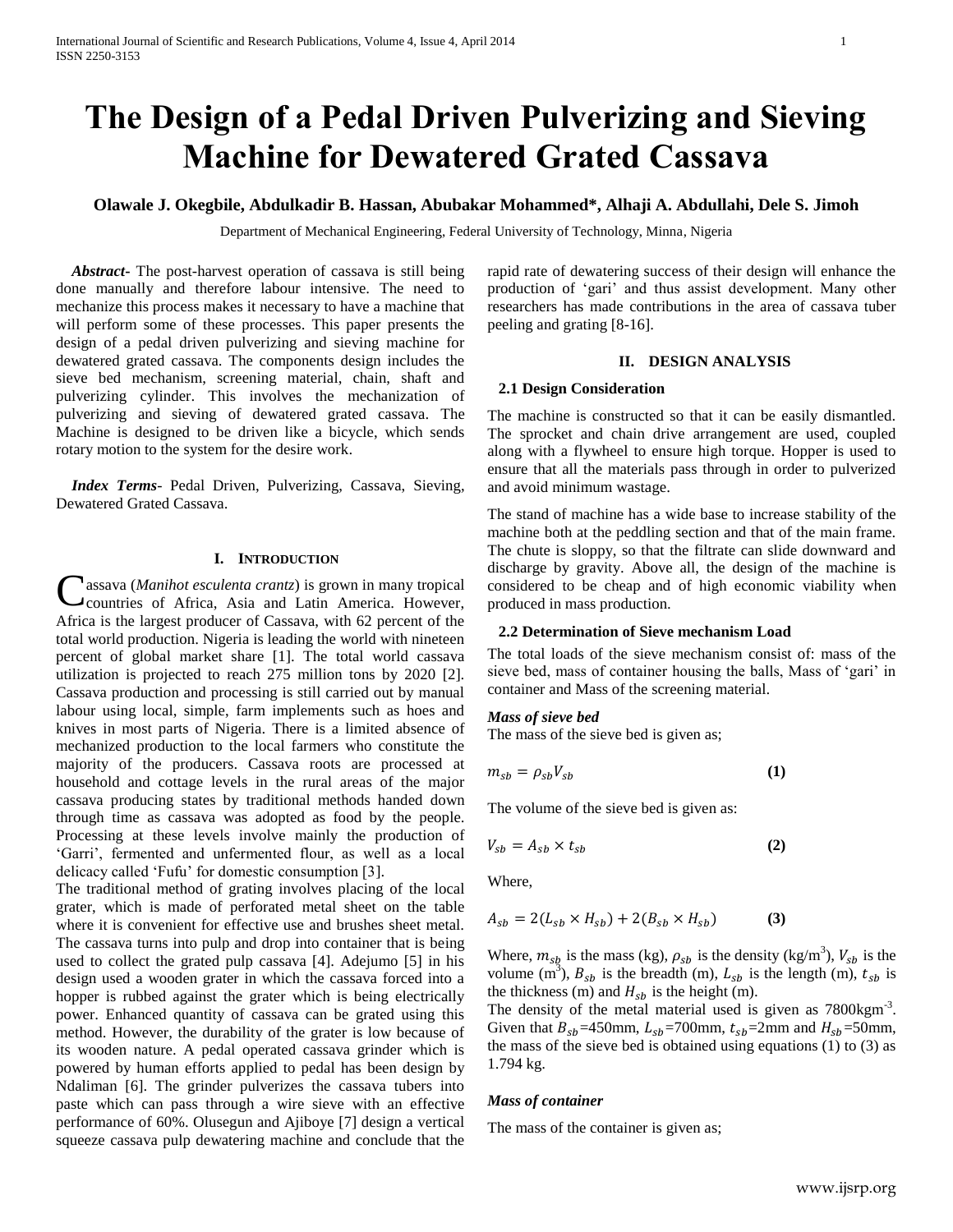International Journal of Scientific and Research Publications, Volume 4, Issue 4, April 2014 2 ISSN 2250-3153

$$
m_c = \rho_c V_c \tag{4}
$$

The volume of the container housing the balls is given as:

$$
V_c = A_c \times t_c \tag{5}
$$

Where,

$$
A_c = 2(L_c \times H_c) + 2(B_c \times H_c)
$$
 (6)

Where,  $m_c$  is the mass (kg),  $\rho_c$  is the density (kg/m<sup>3</sup>),  $V_c$  is the volume  $(m^3)$ ,  $B_c$  is the breadth (m),  $L_c$  is the length (m),  $t_c$  is the thickness (m) and  $H_c$  is the height (m).

The density of the metal material used is given as  $7800 \text{kgm}^3$ . Given that  $B_c = 440$ mm,  $L_c = 610$ mm,  $t_c = 2$ mm and  $H_c = 110$ mm, the mass of the container is obtained using equations (4) to (6) as 3.6036 kg.

# *Mass of 'gari' in container*

The mass of the gari in the container is given as;

$$
m_g = \rho_g V_g \tag{7}
$$

The volume of the gari in the container is given as:

$$
V_g = L_g \times B_g \times H_g \tag{8}
$$

Where,  $m_a$  is the mass (kg),  $\rho_a$  is the density (kg/ m<sup>3</sup>),  $V_a$  is the volume (m<sup>3</sup>),  $B_q$  is the breadth (m),  $L_q$  is the length (m) and  $H_q$  is the height (m).

For a dehydrated, grated cassava, the density is given as 563kgm-<sup>3</sup> [17]. Given that  $B<sub>g</sub>$ =440mm,  $L<sub>g</sub>$ =610mm and  $H<sub>g</sub>$ =60mm, the mass of the 'gari' in the container is obtained using equations (7) and (8) as 9.067 kg.

# *Mass of the screening material*

The screening materials consist of the net and the net frame. The total mass of the screening material is therefore the sum of masses of the net and net frame.

The total mass of the screening material is given as

$$
m_{sm} = m_n + m_f \tag{9}
$$

Where,  $m_{sm}$  is the mass of sieve material (kg),  $m_n$  is the mass of the net (kg) and  $m_f$  is the mass of the net frame (kg).

Given that the mass of the net and the net frame are 0.003kg and 0.45kg respectively, the total mass of the screening material using equation (9) is 0.453 kg.

The total mass of the reciprocating sieve bed is given as:

$$
m_{rsb} = m_{sb} + m_q + m_c + m_{sm}
$$
 (10)

Where,  $m_{rsb}$  is the total load of the sieve mechanism (Kg),  $m_{sb}$ is the mass of the sieve bed (Kg),  $m_c$  is the mass of container housing the balls (Kg),  $m<sub>g</sub>$  is the mass of gari in container (Kg) and  $m_{sm}$  is the mass of the screening material (Kg).

Given that  $m_c = 3.6036$ Kg,  $m_g = 9.067$ Kg,  $m_{sm} = 0.453$ Kg and  $m_{sh}$ =1.794Kg, the total load of the sieve mechanism is obtained using equation (10) as 14.9868Kg.

# **2.3 Maximum displacement of Sieve Bed**

The maximum displacement of the sieve bed from the top dead centre position is given as:

$$
x = r(1 - \cos \theta) + \frac{r^2 \sin \theta^2}{2L}
$$
 (11)

Where, *x* is the displacement of sieve Bed (m), *L* is the length of the connecting rod (m), r is the crank radius (m),  $\theta$  is the angle of crank with the horizontal  $(0)$ .

Given that L=0.25m and r=0.095m, and that the values for Ls when  $\theta$  is 45<sup>0</sup>, 90<sup>0</sup>, 135<sup>0</sup>, 180<sup>0</sup>, 225<sup>0</sup>, 270<sup>0</sup> and 315<sup>0</sup> are 35.83mm, 113.05mm, 171.23mm, 190mm, 171.25mm, 130.05mm and 15.03mm respectively, the maximum displacement occurs when the crank is at an angle of  $180^{\circ}$  with the horizontal as 190mm.

# **2.4 Chain Design Analysis**

#### *Pitch Diameter*

The sprocket pitch diameter  $(P_d)$  is given as:

$$
P_d = \frac{p}{\sin(\frac{180}{n})}
$$
 (12)

Where,  $P_d$  is the pitch diameter (mm), p is the chain pitch (mm), n is the number of teeth on small sprocket.

Using the American Chain Association (ACA) chart, a chain of pitch 12.7mm is adopted and n=22, the pitch diameter is obtained from equation (12) as 89.24mm.

#### *Speed ratio*

The speed of the larger sprocket to the shaft sprocket can be calculated as:

$$
\frac{RP_{m1}}{RP_{m2}} \quad \text{OR} \qquad \frac{N_2}{N_1} \tag{13}
$$

Where,  $RP_{m1}$  is speed of small sprocket,  $RP_{m2}$  is speed of large sprocket,  $N_1$  is number of teeth on small sprocket,  $N_2$  is number of teeth on large sprocket.

Given that  $N_1=22$  and  $N_2=22$ , the ratio is 2:1.

#### *Chain Velocity*

Konz [18] have recommended an allowable design pioneer of about (74.5W) and a speed of 50rpm involving the use of the leg. Therefore, Velocity of the chain is obtained from the relation

$$
V = \frac{\pi d n}{60} \tag{14}
$$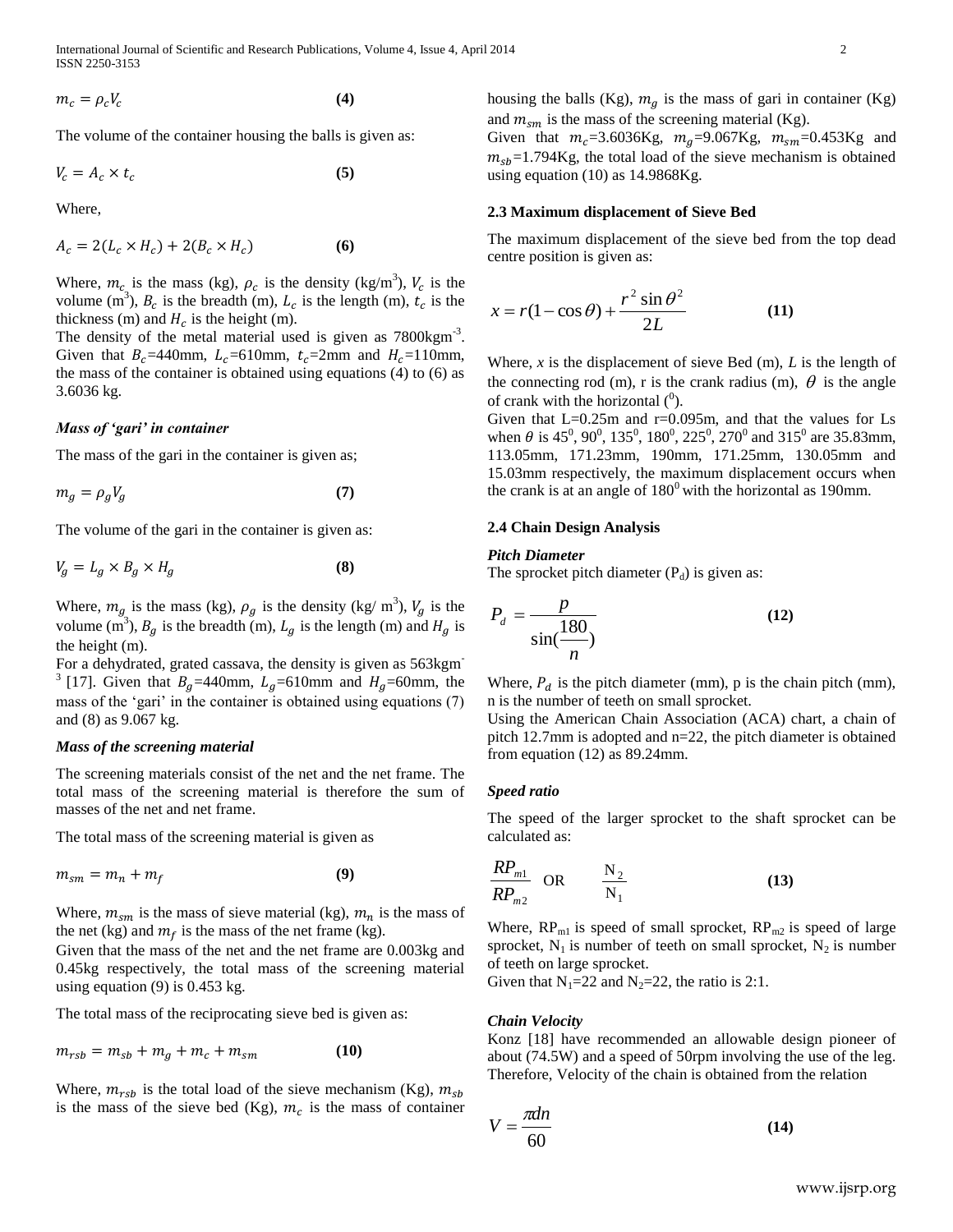International Journal of Scientific and Research Publications, Volume 4, Issue 4, April 2014 3 ISSN 2250-3153

Where: *V* is the velocity of the chain (m/s), n is the number of teeth on crank sprocket, d is the pitch diameter of crank sprocket (mm).

Given that *d*=178.02mm and *n*= 50, the velocity of the sprocket from equation (14) is 0.466m/s.

# *Chain Load*

The relations give the total load on the chain:

$$
T_2 = \frac{H}{V} \tag{15}
$$

Where, H is the power (W), V is the velocity of chain  $(m/s)$ ,  $T_2$  is the torque (*hp*).

Given that  $H=74.5W$  and the value of V from equation (14), the chain load is 159.85N.

# *Chain Length*

The chain length for sieve shaker is given by:

$$
L = 2C + \left[\frac{N_2 + N_1}{2}\right] + \left[\frac{N_2 - N_1}{4\pi^2 C}\right]
$$
 (16)

Where, L is the length of chain (m), C is the centre distance (m),  $N_1$  is the number of teeth on small sprocket,  $N_2$  is the number of teeth on large sprocket.

#### *Effective Chain Power*

The effective chain power transmitted through the chain is given as:

$$
P = \frac{(T_1 - T_2)V}{1000}
$$
 (17)

Where, P is the chain power (W), V is the velocity (m/s).  $T_1$  is the tensions on the tight side  $(N)$ ,  $T_2$  is the tension on the slack side (N).

#### **2.5 Flywheel Effect**

The centrifugal force on the flywheel is given by:

$$
F_T = mr\omega^2 \tag{18}
$$

The angular velocity is given by;

$$
\omega = \frac{2\pi N}{60} \tag{19}
$$

The mass of the flywheel is given by;

$$
m = \frac{\pi D^2 t}{4 * \rho} \tag{20}
$$

The mass of the disc is given by;

$$
m_d = \frac{\pi D_d^2 t_d}{4 * \rho} \tag{21}
$$

Where,  $F_T$  is the centrifugal force (N),  $m$  is the mass of the flywheel  $(Kg)$ , t is the thickness of disk  $(m)$ , D is the diameter of flywheel (m),  $\rho$  is the density of steel (Kg/m<sup>3</sup>), *r* is the radius of disk (m),  $\omega$  is the angular velocity of disk (rad/s), N is the speed of shaft (rpm).

Given that t=3.8mm,  $t_d$ =4mm D=260mm, D<sub>d</sub>=190mm  $\rho$ =7800 Kg/m<sup>3</sup>,  $r = 0.13$ m and N=122.2rpm. The mass of the flywheel, the mass of the disc and the centrifugal force are obtained from equations (18) to (21) as 1.5737Kg, 0.8846Kg and 33.51N respectively.

#### **2.6 Shaft Design**

The load acting on the shaft is that of the sprocket and the pulverizing cylinder. The pulverizing cylinder loads consist of the loads due to cylinder drum, spikes rod and cassava lumps. The loads due to sprocket consist of the weight of sprocket and that due to the tension of the tight sprocket.

#### **2.6.1 Loads due to Pulverizing Cylinder**

# *Force due to Cylinder drum*

The force applied by the cylinder will be resolved with respect to the force due to cylinder drum is given as;

$$
F_c = V_c \rho g \tag{22}
$$

The volume of the pulverizing cylinder drum is given as;

$$
V_c = \pi r_c^2 l_c \tag{23}
$$

# *Force due to Spikes Rod*

The force due to the spike rod is given as;

$$
F_s = V_s \rho g \tag{24}
$$

The volume of the spikes rod is given as;

$$
V_s = \pi r_s^2 l_s \tag{25}
$$

It is recommended that 80 spikes be used, with 20 spikes each in 4 rows perpendicular to the horizontal plane of the shaft. The total force of spikes is given as:

$$
F_{st} = F_s \times n_s \tag{26}
$$

# *Force due to Cassava lumps*

Assuming that the machine will accept 5kg of cassava lump through the inlet at any given time during operation, the force due to the cassava lump is given as:

$$
F_l = m_l g \tag{27}
$$

*Total Force due to Pulverizing Cylinder*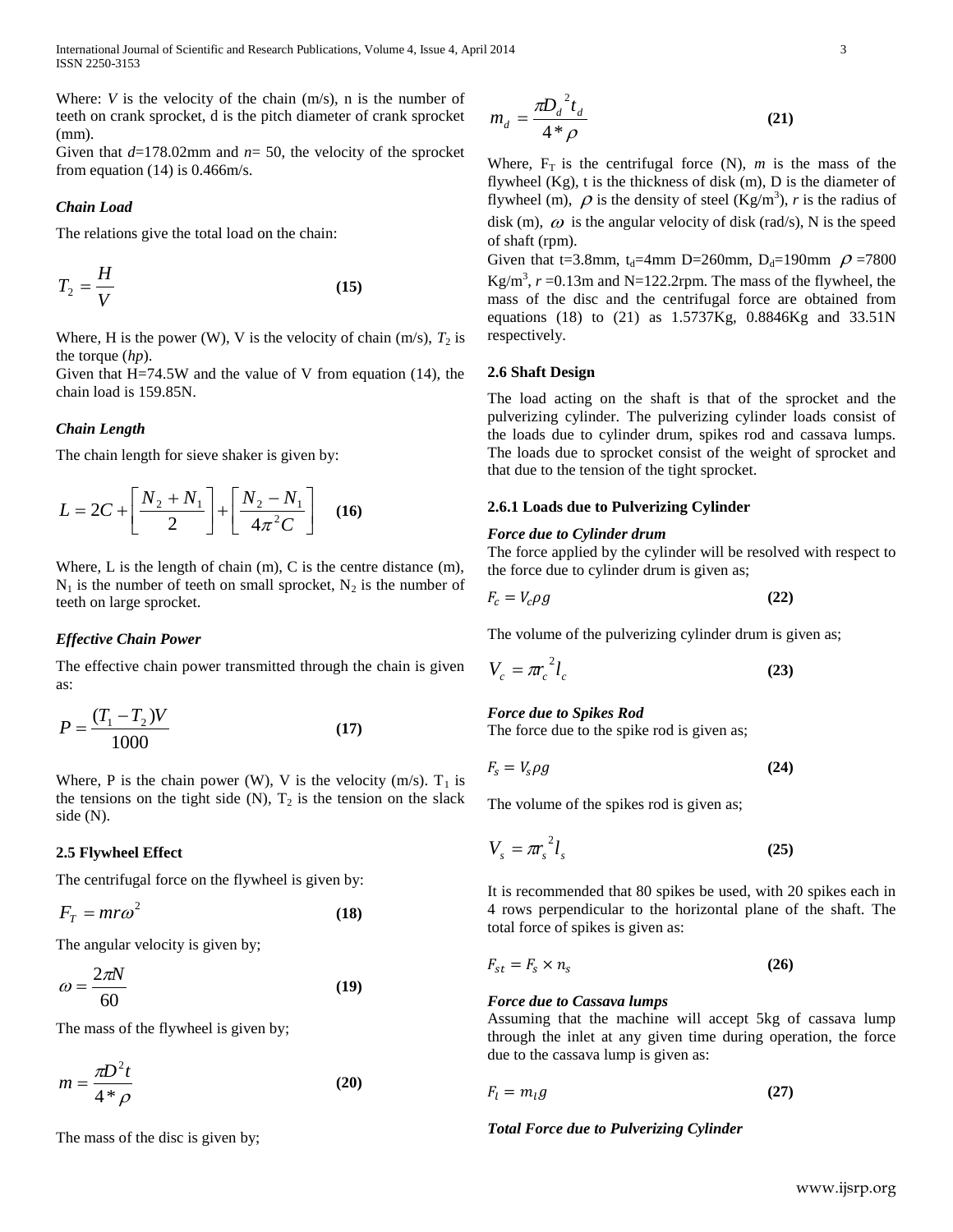International Journal of Scientific and Research Publications, Volume 4, Issue 4, April 2014 4 ISSN 2250-3153

The total force due to the pulverizing cylinder is given by:

$$
F_{pc} = F_c + F_{st} + F_l \tag{28}
$$

Where,  $F_c$  is the force due to cylinder drum (N),  $V_c$  is the volume of cylinder (m<sup>3</sup>),  $r_c$  is the radius of cylinder (m),  $l_c$  is the length of drum  $(m)$ ,  $F_s$  is the force due to spikes rod  $(N)$ ,  $V_s$  is the volume of spikes rod  $(m^3)$ ,  $r_s$  is the radius of spikes rod  $(m)$ ,  $l_s$  is the length of spikes rod (m),  $F_{pc}$  is the total force due to the pulverizing cylinder (N),  $F_{st}$  is the total force of spikes (N),  $F_l$  is the force due to the cassava lump (N),  $m_l$  is the mass of the lump  $(kg)$ ,  $n_s$  is total number of spikes,  $\rho$  is the density of the material (kg/m<sup>3</sup>), g is the acceleration due gravity (m/s<sup>2</sup>).

Given that  $r_c=23$ mm,  $l_c=500$ mm,  $r_s=10$ mm,  $l_s=54$ mm, and  $\rho$ =7800kg/m<sup>3</sup>, the total force due to the pulverizing cylinder is obtained using equations (22) to (28) as 216.479N (292.539N/m).

#### **2.6.2 Loads due to sprocket**

#### *Load due to sprocket weight*

The force due to the sprocket weight is given as:

$$
F_{\rm SD} = m_{\rm SD} g \tag{29}
$$

# *Load due to sprocket*

The vertical force due to the tension of the sprocket is given as:

$$
F_{tv} = T_1 * \cos\theta \tag{30}
$$

The total vertical force due to the sprocket is given as

$$
F_T = F_{tv} + F_{sp} \tag{31}
$$

The horizontal force due to the tension of the sprocket is given as:

$$
F_{th} = T_1 * \text{Sin}\theta \tag{32}
$$

Where,  $F_{sp}$  is the force due to the sprocket weight (N),  $m_{sp}$  is the mass of sprocket,  $F_{tv}$  is the vertical force due to sprocket tension (N),  $F_{th}$  is the horizontal force due to sprocket tension (N),  $T_1$  is the effective pull of the sprocket (N) and  $\theta$  is the chain transmitting angle  $(^0)$ .

Given that  $\theta = 40^\circ$ ,  $m_{\text{sn}} = 0.12 \text{kg}$  and  $T_1 = 303.118 \text{N}$ . The total vertical and horizontal forces due to the sprocket was obtained from equations (29) and (32) as 233.38N and 194.84N respectively.

#### **2.6.3 Determination of Shaft diameter**

The total vertical and horizontal forces due to the sprocket and that due to the pulverizing cylinder are illustrated in Figure 1 below.



Figure 1: Force distribution on shaft; (a) vertical loading, (b) Horizontal loading

Correct shaft diameter design will ensure satisfactory and rigidity when shaft is transmitting under various operating load conditions. A solid shaft of circular cross-section is used considering analysis of stresses such as torsional and bending stresses.

For solid shaft having little or no axial load is given by;

$$
d^{3} = \frac{16}{\pi s_{s}} \sqrt{(K_{b}M_{b})^{2} + (K_{t}M_{t})^{2}}
$$
 (33)

For a shaft transmitting power (Kw) at a rotational speed (rpm), the transmitting torque is given as:

$$
M_t = \frac{Power}{Speed} \tag{34}
$$

Where,  $M_t$  is the torsional moment,  $M_b$  is the bending moment,  $K_b$  is the combined shock and fatigue applied to bending moment,  $K_t$  is the combined shock and fatigue applied to torsional moment,  $S_s$  is the allowable stress.

The values of forces on Figure 1 are used to obtain the bending moment of the shaft as 47.368Nm. Given that  $K_f=1.0$ ,  $K_b =1.5$ and  $S_s = 40x10^6$  N/m<sup>2</sup>, the diameter of the shaft is 23.45mm. From a standard shaft, 25mm diameter is preferred for this design [19].

# **2.7 Friction between Bearing and Rail**

Figure 2 shows the equilibrium of forces for the ball